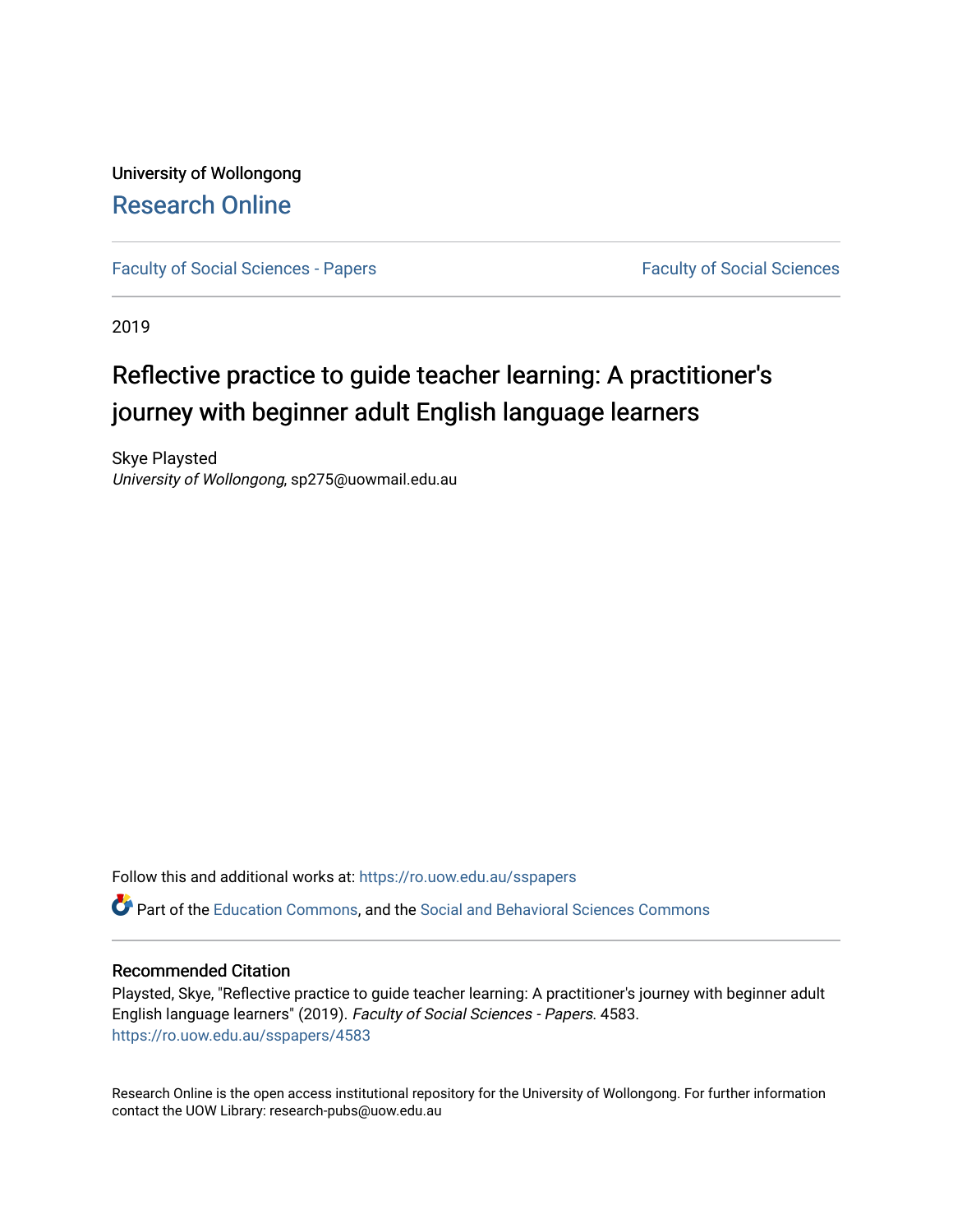# Reflective practice to guide teacher learning: A practitioner's journey with beginner adult English language learners

### **Abstract**

Reflective practice in TESOL is widely used in pre-service and in-service teacher education contexts and is regarded as beneficial for ongoing professional learning. While models of reflective language teaching vary, they all aim to improve classroom outcomes for teachers and students. A holistic approach to reflective practice includes teachers' beliefs, philosophies and the interaction of their teaching practices with moral and social issues outside the classroom as part of the self-reflective teaching process (Farrell, 2015; Larrivee, 2000). Reflecting on the teaching journey in this way can help teachers make sense of how individual beliefs about teaching interact with professional experiences, and how these interactions inform decisions in the classroom. The aim of this narrative paper is to describe the developmental process I went through during my first year as a teacher of beginner, refugee-background students in an adult migrant English language teaching program in Australia. Self-reflective data primarily sourced from teaching journals kept during my first year of teaching were analysed using Farrell's (2015) Framework for Reflecting on Practice. Following a brief introduction of the framework, its application to this current study is discussed. Findings highlight the important roles philosophy, theory, critical reflection and mentors played in my pedagogical decision-making and overall learning processes. The paper concludes with a discussion about implications for ESOL teachers, graduate students and educators in TESOL teacher education programs.

### **Disciplines**

Education | Social and Behavioral Sciences

### Publication Details

Playsted, S. (2019). Reflective practice to guide teacher learning: A practitioner's journey with beginner adult English language learners. Iranian Journal of Language Teaching Research, 7 (3), 37-52.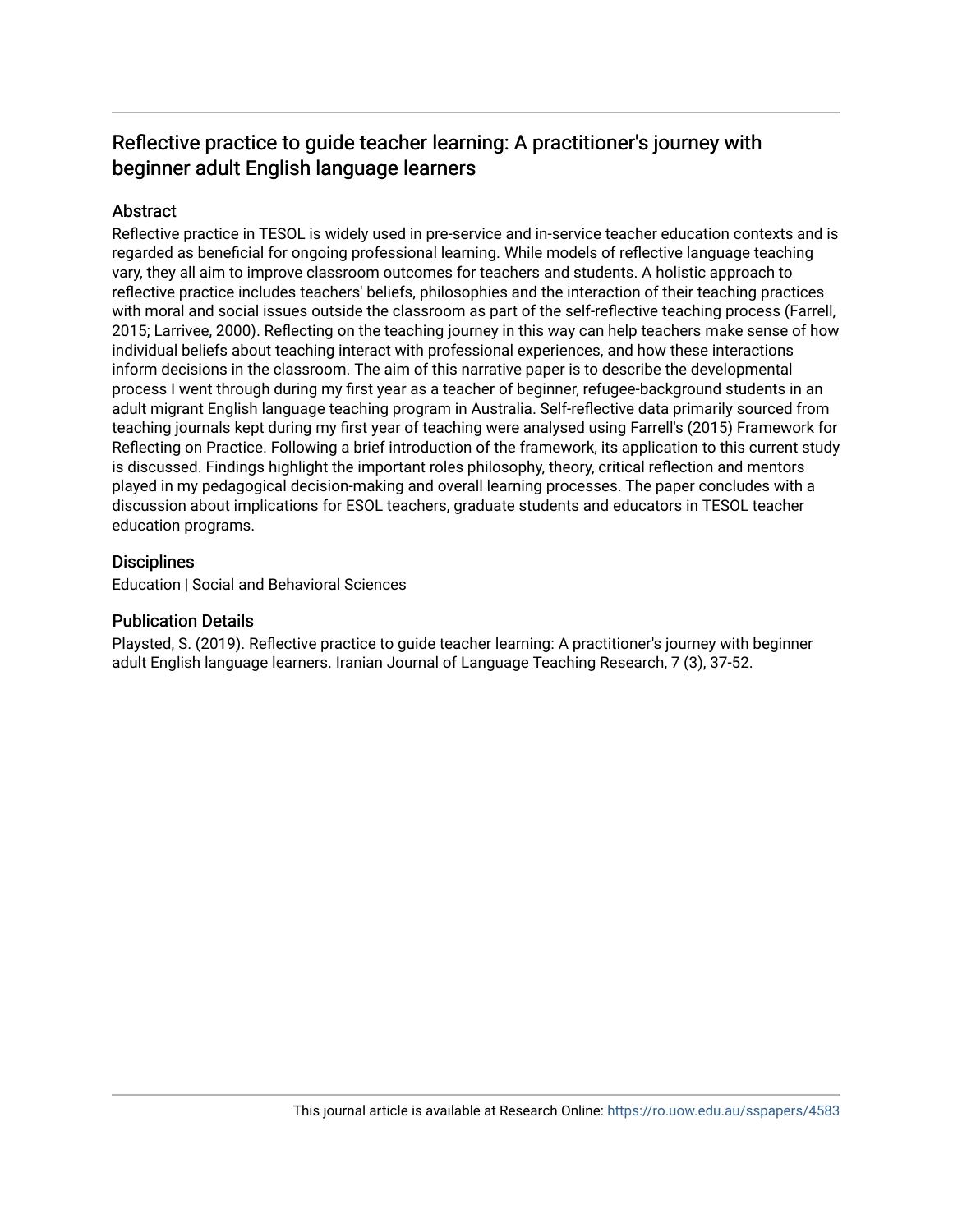

## **Reflective Practice to Guide Teacher Learning: A Practitioner's Journey with Beginner Adult English Language Learners**

Skye A. Playsted <sup>a,\*</sup>

*<sup>a</sup>University of Wollongong, Australia*

### **A B S T R A C T**

Reflective practice in TESOL is widely used in pre-service and in-service teacher education contexts and is regarded as beneficial for ongoing professional learning. While models of reflective language teaching vary, they all aim to improve classroom outcomes for teachers and students. A holistic approach to reflective practice includes teachers' beliefs, philosophies and the interaction of their teaching practices with moral and social issues outside the classroom as part of the self-reflective teaching process (Farrell, 2015; Larrivee, 2000). Reflecting on the teaching journey in this way can help teachers make sense of how individual beliefs about teaching interact with professional experiences, and how these interactions inform decisions in the classroom. The aim of this narrative paper is to describe the developmental process I went through during my first year as a teacher of beginner, refugee-background students in an adult migrant English language teaching program in Australia. Self-reflective data primarily sourced from teaching journals kept during my first year of teaching were analysed using Farrell's (2015) Framework for Reflecting on Practice. Following a brief introduction of the framework, its application to this current study is discussed. Findings highlight the important roles philosophy, theory, critical reflection and mentors played in my pedagogical decisionmaking and overall learning processes. The paper concludes with a discussion about implications for ESOL teachers, graduate students and educators in TESOL teacher education programs.

*Keywords:* reflective practice; TESOL; teacher learning; SLIFE; AMEP

 *© Urmia University Press*

### **A R T I C L E H I S T O R Y**

**Received:** 22 Aug. 2019 **Revised version received:** 15 Sept. 2019 **Accepted:** 16 Sept. 2019 **Available online:** 1 Oct. 2019

\* Corresponding author: University of Wollongong, NSW, Australia *Email address:* skye.playsted@icloud.com © Urmia University Press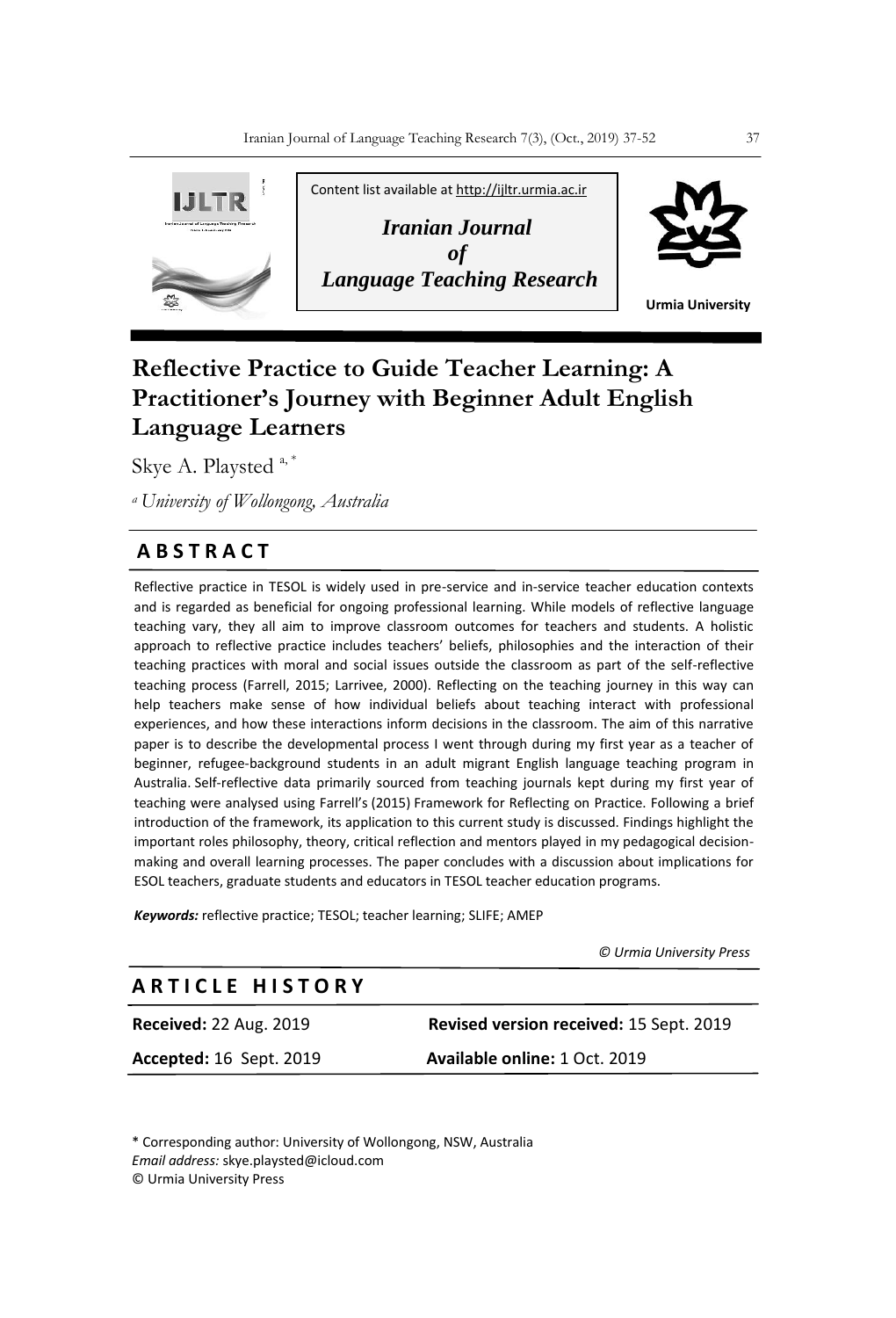38 S. Playsted/Reflective practice to guide teacaher learning …

#### **Introduction**

Interpreting curriculum documents and making decisions about the most effective ways to implement curricula in the classroom is part of an English as an Additional Language (EAL) teacher's role. For teachers of beginner adult English language learners in Australian adult migrant English Programs (AMEPs), this task is made more challenging by the fact that many of the students entering these programs are from refugee backgrounds, with interrupted schooling and traumatic pre-migration experiences. Even teachers who have had a number of years of teaching experience with EAL learners in other contexts can find that course materials and teaching strategies which are useful with classes of formally educated, print-literate beginners are not so effective when used with pre-literate, refugee-background beginner adults who have histories of interrupted schooling.

In Australia, beginning teachers working with adult English language students who have had limited or interrupted formal education (SLIFE)<sup>1</sup> are left in a gap between trying to apply adult literacy teaching principles (appropriate for L1 English low-literate learners), early schooling literacy methods and materials (which are often not relevant or appropriate for adults) or beginning adult coursebook materials and methods (aimed at learners who are formally educated and print-literate). TESOL training courses rarely address this area of teaching in detail and finding teaching resources or strategies which are culturally appropriate and sensitive to students' backgrounds of trauma is difficult for beginning teachers of adult SLIFE. Also, while guided by curriculum documents and course materials, the decision-making process of how to teach course content needs to reflect an individual teacher's beliefs about learning and teaching. Becoming aware of how and what we are teaching, and how we make these decisions is therefore an important step for beginning teachers. As they graduate from TESOL teacher education programs to teach EAL to adult SLIFE, beginning teachers are looking for ways to make sense of this complex decision-making journey.

Self-reflection offers a way for beginning teachers to record insights into how their knowledge and beliefs interact with the curriculum materials with which they are working. In the TESOL field, a helpful framework for facilitating teacher reflection is Farrell's (2015) *Framework for Reflecting on Practice.* Explored in detail in the following sections, this framework offers teachers a lens through which to view their reflective journey, and assists beginning teachers to become selfobservers and researchers of their own practice (Farrell, 2015). Reflective practice can help a teacher understand the complexity of their individual lived experiences, and how their knowledge "develops over time" (Freeman, 1996, p. 101). This study proposes the use of Farrell's (2015) *Framework for Reflecting on Practice* as a means of assisting beginning EAL teachers of adult SLIFE to better understand and make decisions about their own teaching practice. Using my own beginning teaching journey as an example, I lend support to the view that systematic reflective practice is a valuable way for EAL teachers to make sense of their beginning teaching journey (Farrell, 2016) with adult beginner SLIFE. I encourage its use both in TESOL teacher preparation programs and for beginning teachers of SLIFE, so that teachers of these students can become more aware of how their beliefs interact with teaching decisions and can develop confidence to understand and meet the needs of adult beginner English language learners in their classes.

#### **AMEP teaching in Australia: Background and relevant literature**

Developed countries such as Australia offer a home to around 15% (UNHCR, 2019) of refugees who have been forcibly displaced from their homes (85% of refugees continue to be settled in developing countries). While the figures of those resettled in Australia are not large when compared with the global numbers of those displaced, Australia has significantly increased its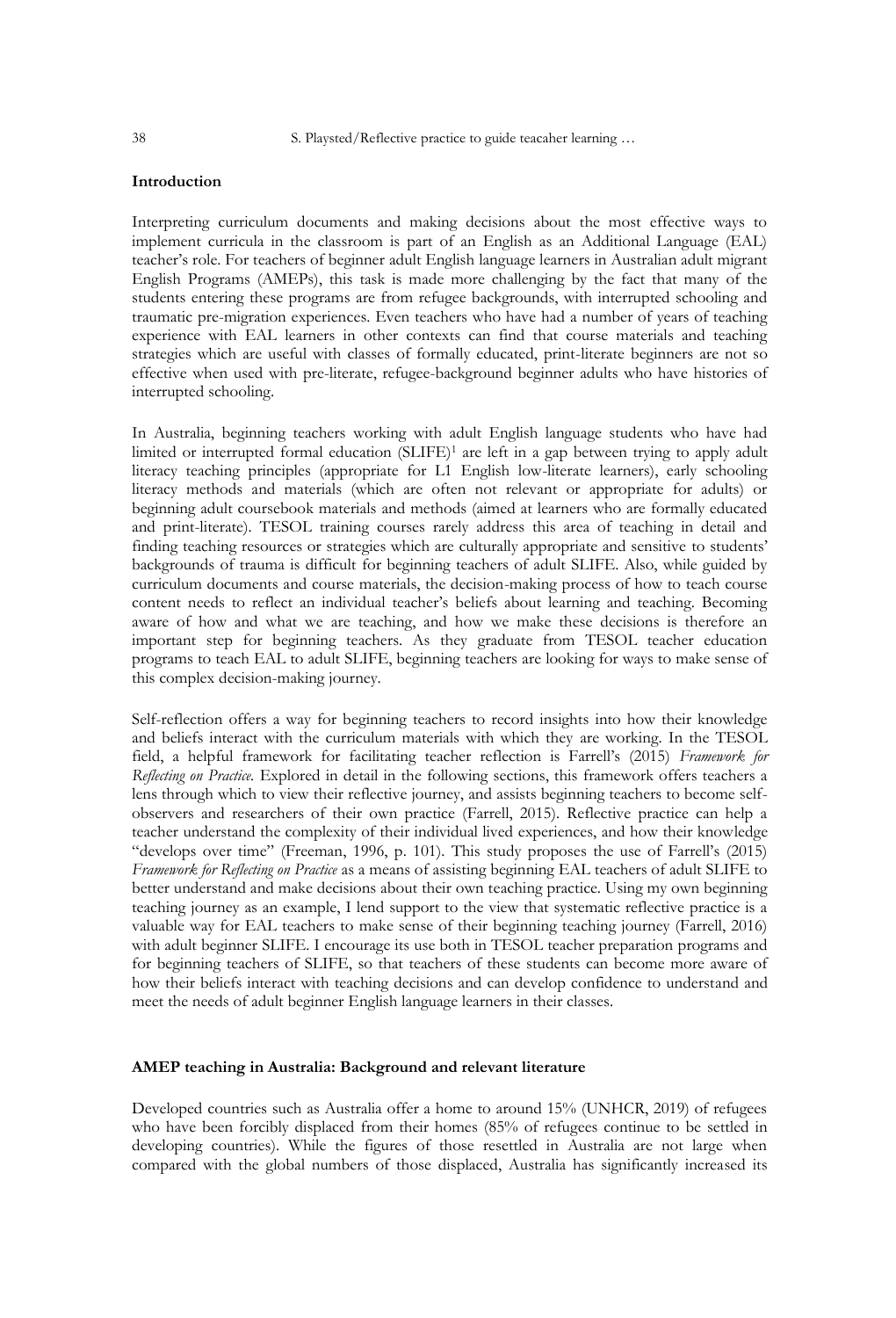intake of humanitarian entrants over the past decade (UNHCR, 2019). Newly arrived adults from refugee backgrounds are offered 510 hours of Commonwealth-funded English tuition to assist them to more confidently "participate socially and economically in Australian society" (AGDET, 2018, p. 1). Tuition to a level of "functional English" (AGDET, 2018, p. 1) is provided through AMEPs in various adult educational training facilities across Australia. Recently, changes were made to graduate TESOL teaching qualification requirements for AMEP teachers, and new curricula and assessment frameworks were introduced into the program (Commonwealth, 2017). As a result of these changes, current teachers of AMEP requiring further graduate qualifications have enrolled in university TESOL training courses, along with increasing numbers of graduate students hoping to gain future employment in AMEPs. There is therefore a growing need for graduate TESOL teacher education courses to offer students explicit instruction in beginner adult EAL pedagogy.

A review of literature also highlights a need for further research in the area of beginner adult EAL pedagogy and instructional practices. AMEP teaching practices have been examined in Ollerhead's (2012b) research, which suggested that although teachers of adults with emerging literacy in AMEPs had a vital role to play in understanding and meeting the learning needs of their students, they may have been "engag[ing] in pedagogical practices that support[ed] a deficit model of literacy" (Ollerhead, 2012b, p. 79). Dooley and Thangaperamul (2011) have claimed that teachers of this cohort have tended to resort to teaching what they described as "basics [literacy] programmes" (p. 386), as they have sought to meet the challenge of teaching students with limited English language, low levels of literacy and interrupted schooling. AMEP teachers seeking beginner adult EAL teaching strategies in current curriculum documents and assessment frameworks have found that these guidelines focused more on a general integration of English language skills across a range of learning areas than on EAL pedagogy (Button, 2019; Commonwealth, 2017).

Burns' (1996) study has explored how beginning AMEP teachers have developed their knowledge about teaching and found that teachers' "underlying beliefs...shape the processes and interactions that occur [in their classrooms]" (Burns, 1996, p. 154). This research has also noted that the application of pedagogical principles to classroom practice is a complex process for teachers of students from refugee backgrounds with interrupted schooling and low literacy (Burns, 1996). Colliander, Ahn and Andersson (2018) have claimed that teachers of adult learners from the backgrounds described have "seldom [been] trained to teach learners who have little or no previous education" (p. 306). This view has been supported by McCluskey (2011), who has stated that "new teachers commonly begin their practice only to discover that they do not know how to teach…adult [SLIFE English language learners]" (p. 59). Other literature has also highlighted a lack in formal teacher training to prepare teachers to work with adult SLIFE (Bigelow & Vinogradov, 2011; DeCapua, Marshall & Frydland, 2018).

Research has been ongoing into issues surrounding English language teaching approaches at a high school level in Australia (Creagh, 2014; Dooley & Thangaperumal, 2011; Windle & Miller, 2012). English language learning and teaching is an issue which has also been addressed in research on enabling programs and pathways for refugee background students entering tertiary study, a number of whom have moved through AMEPs into these tertiary programs (Naidoo, Wilkinson, Adoniou & Langat, 2018; Ramsay & Baker, 2019). A recent study by Dallimore (2018) into improved outcomes for refugee background Afghan students in AMEP has focused on strategies which AMEP providers have used to improve student participation and attendance. Yazdanpah's (2015) quantitative study of teacher knowledge, which included teachers of AMEP, has provided insights into teacher knowledge and values in Australian adult ESL settings. Finally, extensive research has been conducted into the former AMEP curriculum, the Certificate of Spoken and Written English (CSWE) (Burns & De Silva Joyce, 2007; Bryant, 1995; Macquarie,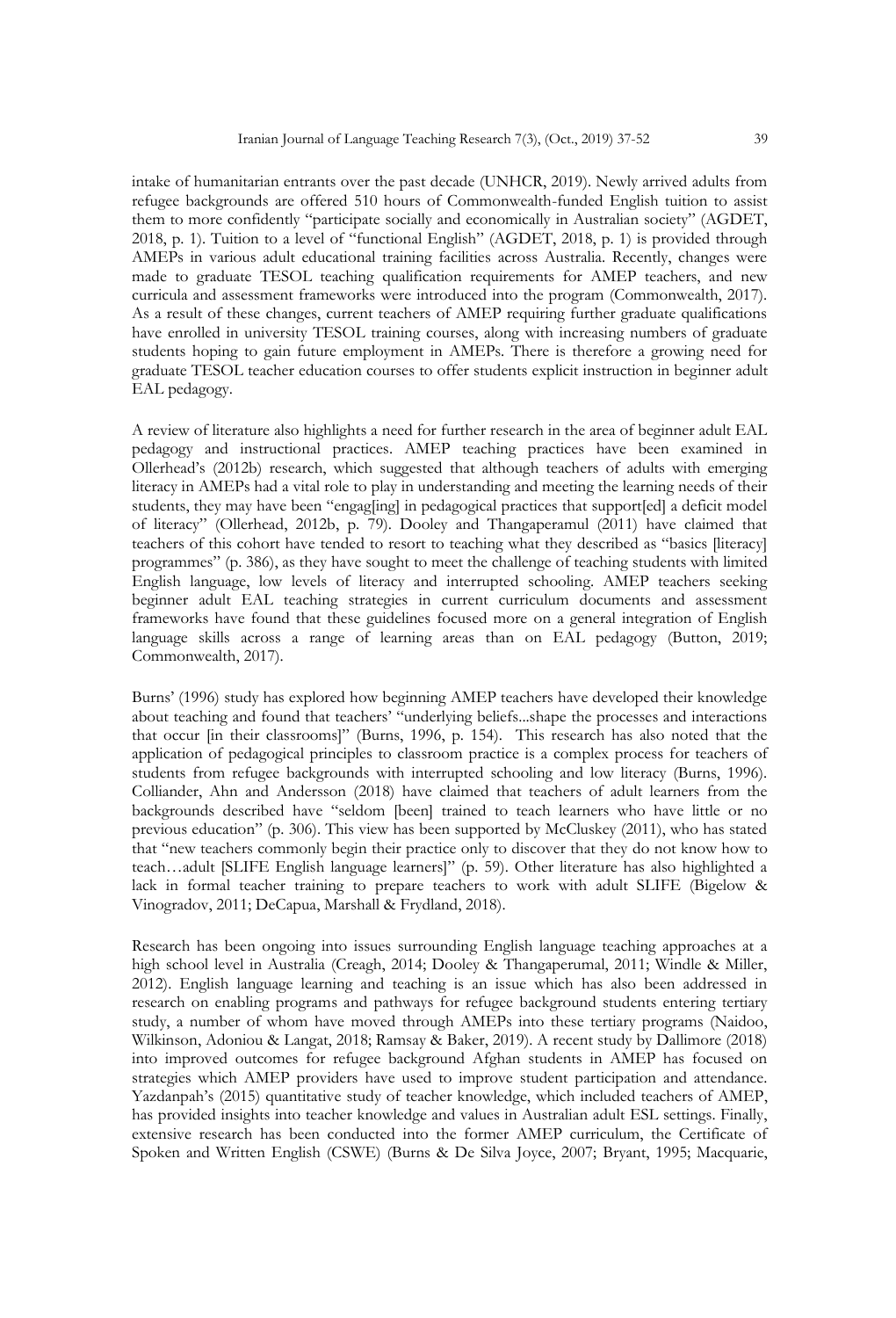2016; Moore, 1996), but funding contracts for this research during the 1990's through to 2009 have since ended, and new AMEP curricula are now in place (Burns & De Silva Joyce, 2007; Commonwealth, 2017; Macquarie, 2016).

In light of the above review, a need exists for further research to explore issues of beginner adult EAL pedagogy and "how…teachers approach their work with [beginner adult English language] learners" (Colliander, Ahn & Andersson, 2018, p. 308). To contribute to this area of need, the current study uses Farrell's (2015) *Framework for Reflecting on Practice* to describe the development process I went through during my beginning year as a teacher of adult SLIFE English language learners in an AMEP. By reflecting on the interaction of beliefs and knowledge with decisions made in teaching practice, my experiences demonstrate that reflective practice is an effective tool for raising awareness of issues faced by beginning teachers of these learners and can guide teachers on their professional learning journey. The question which guided my reflection process was:

> What processes do beginning teachers go through in making decisions about pedagogical approaches and teaching priorities when teaching beginner adult SLIFE English language learners?

#### **Personal background and teaching context**

The present study is situated in the context of my initial 16-month teaching and learning journey in TESOL. I had enrolled as a graduate student in a university TESOL education course after 22 years of teaching in schools. My undergraduate degree had been in music and German as a second language, so I was familiar with language learning and teaching. While I studied TESOL, I gained some initial English teaching experience by volunteering at a local refugee support centre, where I taught a group of 10 beginner-level, female English language learners from Afghanistan, South Sudan, the Congo and Syria. The women in this group were mothers aged between 30-50, with low levels of literacy (in their L1s and in English) and limited experiences of formal education. Most of the women had lived in Australia for at least a year, some for up to seven years and they attended the centre's English classes weekly. The classes provided a strong social network for the women as well as an opportunity to develop their English language skills. There were no set curriculum materials for these lessons, but topics were suggested as a guideline for teachers to follow (e.g., food, shopping, personal information). I found it challenging to meet the language learning needs of students at different levels in the same class, and it was difficult to find teaching materials appropriate for beginner adult learners. However, it was during this time that I developed a deep respect for the refugee-background students I was teaching and realised that I had as much, if not more to learn from my students as they did from me (Playsted, 2019a).

On completion of a postgraduate TESOL qualification, I began to work as a casual teacher in an AMEP. I taught a variety of classes, but mostly worked with a group of 19 young adults aged between 16-24 who had recently arrived in Australia from Syria, Iraq and Iran. The students spoke Kurdish (Kurmanji) and Arabic, and one student spoke Farsi as an L1. The 10 women and 9 men in the group were beginner English learners, with varied experiences of formal education in their home countries. Although some students had been to primary school for 2-5 years and others had attended school into their middle high school years, all the students had experienced interrupted schooling due to war and forced displacement from their home countries. Those who had attended school were literate in Arabic and had participated in English classes while they were in high school in Syria, Iraq or Iran. However, due to the students' ages and low levels of English proficiency, they were offered intensive English language tuition in an AMEP rather than a mainstream high school in Australia. Students expressed a desire to either study at a university,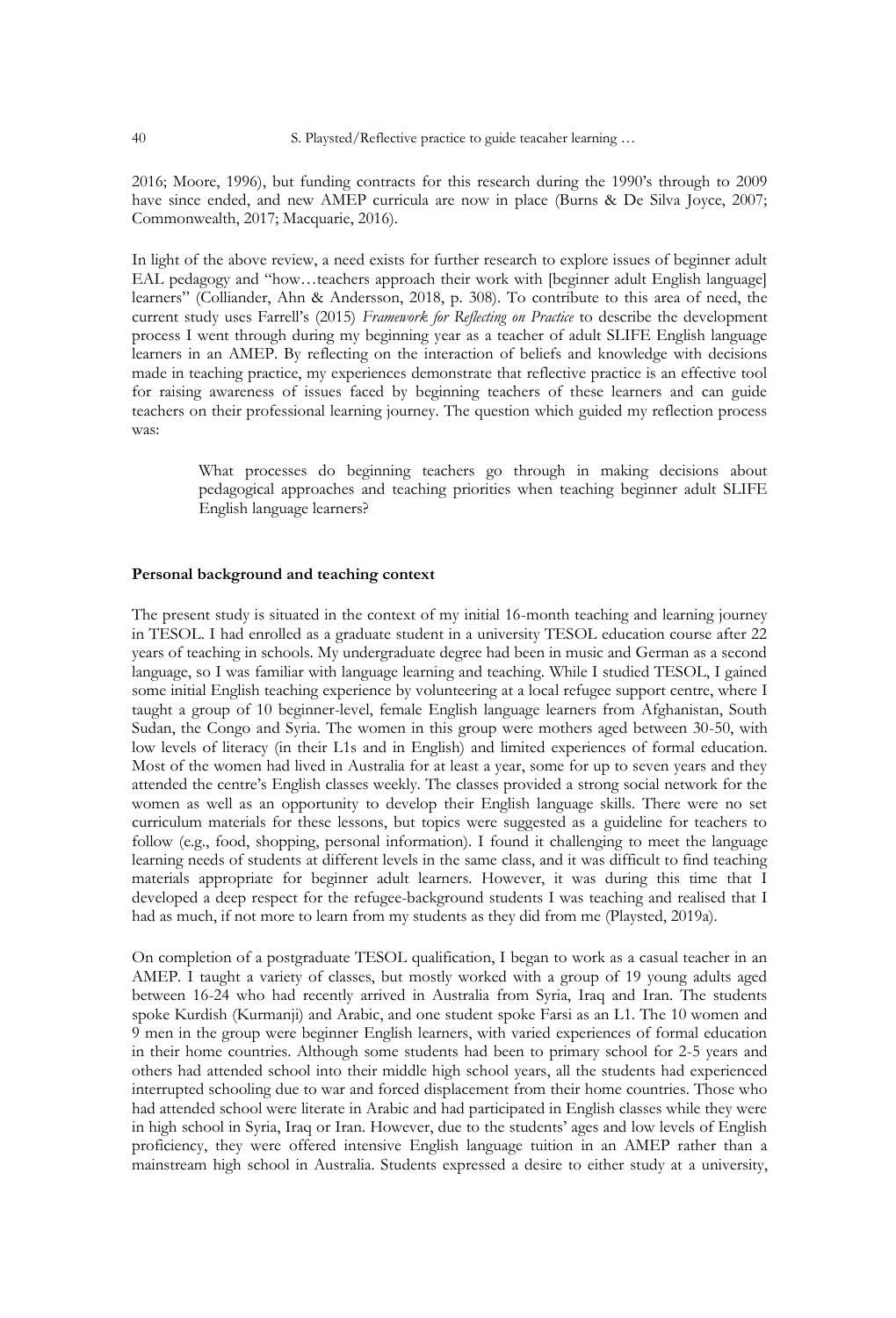complete a vocational training course or gain employment after they finished their AMEP studies.

During the first part of my initial year as an AMEP teacher, the curriculum in place was the CSWE (Bryant, 1995). Pedagogical approaches and teaching materials available in the CSWE (Bryant, 1995) were based in Halliday's (1985) theory of language learning, in which language was viewed according to its function "in [a] context, as opposed to isolated words or sentences" (Halliday, 1985, p. 9). Although I had been introduced to Halliday's (1985) concepts briefly during my university studies, I found it challenging to understand how I could apply them effectively in the beginner adult EAL classroom. Further to this, as mentioned earlier, changes to AMEP curricula were taking place throughout the year. The new curriculum, the Australian Core Skills Framework (ACSF) for assessment (Commonwealth, 2017) and the CSWE curriculum (Bryant, 1995) shared some similar topics for introduction at beginner levels, but teaching materials, assessment tasks and administrational processes aligned with the new curricula were unfamiliar to me.

In addition to familiarising myself with new curricula during my first year of AMEP teaching, I was becoming familiar with a new teaching environment. In spite of my TESOL training and years of experience as a second language teacher, I felt quite 'out of my depth' in this new classroom context. I was not prepared for the complexity of teaching beginner adult refugeebackground English language learners. Although I was keen to apply pedagogical research from my TESOL studies in the classroom, I found it challenging to adapt or apply many of the theories and strategies to the setting in which I was teaching. In order to better understand the complexity of this teaching context, I became more reflective in my practice (Farrell, 2015; Mann & Walsh, 2017). I journaled my experiences in the classroom, notes from conference presentations and discussions with teaching colleagues and mentors about pedagogy. Two of these mentors in particular played important roles in my personal and professional development. The first mentor, John<sup>2</sup> was a university lecturer with whom I corresponded regularly as part of my distance TESOL education coursework. Hannah, the second mentor was an academic with extensive experience in beginner EAL teaching and knowledge of the AMEP's historical development. Hannah generously shared this knowledge with me via email communication throughout my initial year of AMEP teaching. It was during this time that I also became aware of my beliefs about language teaching (Farrell, 2013), and how these beliefs shaped my teaching practice and choices about what and how I taught (Farrell, 2013; Yazdanpah, 2015).

#### **Methodology and Farrell's Framework for Reflecting on Practice**

The approach chosen to explore this study's research question was a qualitative and interpretive approach, which "rellies] as much as possible on the participants' views of the situation being studied" (Creswell, 2014, p. 69). I was the primary participant in the research, and "[my] interpretation flows from [my] personal…experiences" (Creswell, 2014, p. 5). As a narrative study, I have drawn on my "lived experience" (Clandinin, 2006, p. 44), recorded in self-reflective teaching journals (Playsted, 2018a) and a conference paper which was prepared for the Applied Linguistics Association of Australia (ALAA) conference (Playsted, 2018b). Additional email communication (see Appendix A) and personal blog posts (Playsted, 2019a; Playsted, 2019b; Playsted, 2019c) were referred to during the analysis of the primary data, as these recorded some of the "critical incidents" (Farrell, 2015, p. 116) which influenced my decision-making process during the period of reflective journaling.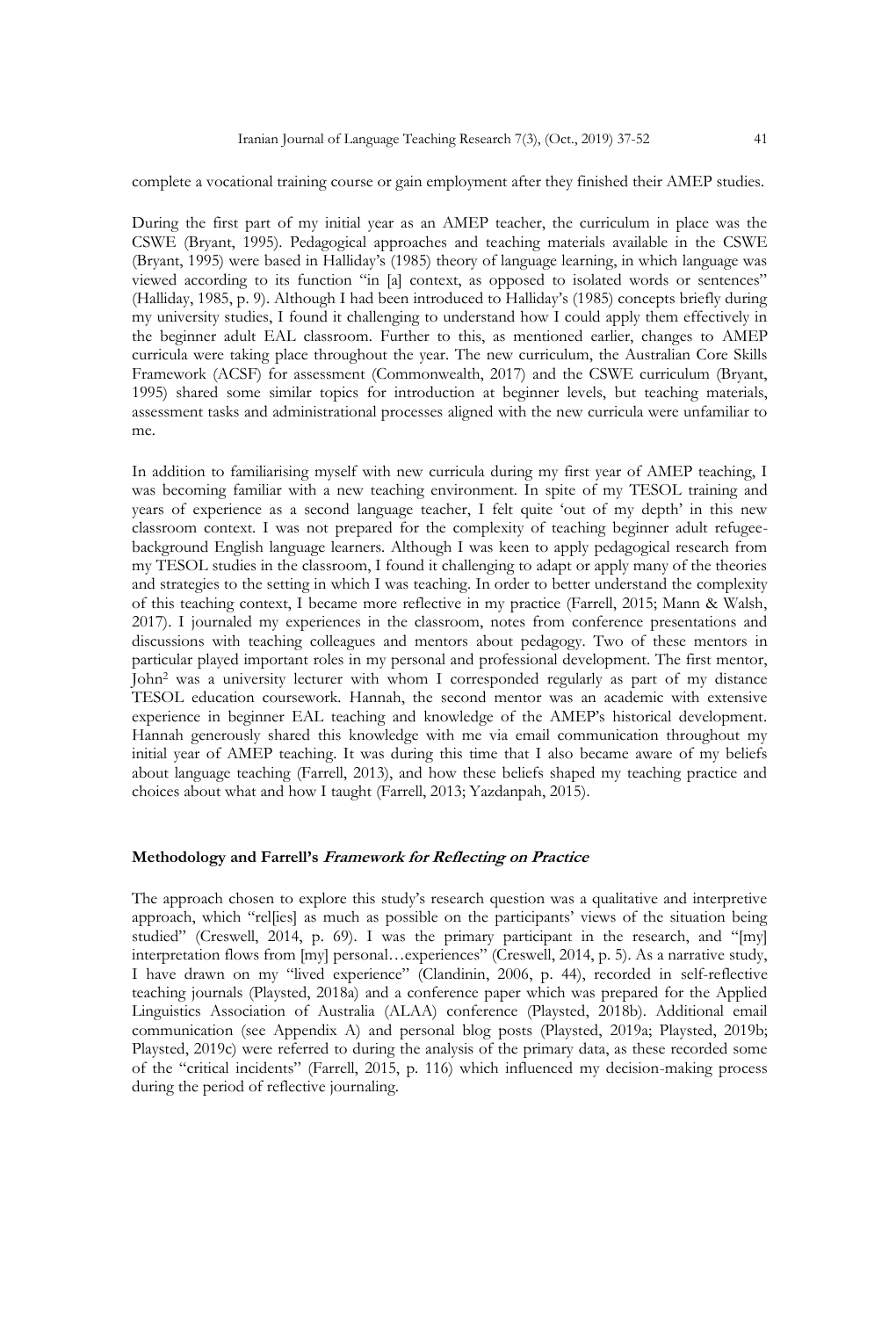42 S. Playsted/Reflective practice to guide teacaher learning …



*Figure 1.* Farrell's Framework for Reflecting on Practice (Farrell, 2015, p. 23)

Farrell's (2015) *Framework for Reflecting on Practice* (see Figure 1) was used as a lens through which to view and reflect on different stages of my development as a beginning teacher in an AMEP. The flexible nature of this framework "allows teachers to decide where they want to begin their reflections" (Farrell, 2015, p. 23), and identifies five stages of reflection: *philosophy, principles, theory, practice* and *beyond practice* (Farrell, 2015, p. 22). Reflection on teaching practice can be used as a tool for professional development or to gain insights into particular teaching contexts (Mann & Walsh, 2017). In my case, reflection on my first year as a teacher of beginner adult SLIFE in an AMEP also helped me negotiate my way into and through a challenging new teaching environment (Farrell, 2016). Reflective journaling became a way for me to come to terms with the challenges and changes referred to in the previous section of this paper.

Journal data were recorded and analysed chronologically, using the research question to guide analysis. During this analysis, "critical incidents" (Farrell, 2015, p. 67) such as impacting events or personal interactions were identified, as these highlighted different stages of the reflective framework (Farrell, 2015). The incidents are documented in Appendix A. Designing a table (see Table 1) to categorise timeframes and the five phases of Farrell's (2015) *Framework for Reflecting on Practice* allowed me to visually track my developmental journey as a beginning teacher of adult SLIFE English language learners. It also revealed to me the interconnected and cyclical nature of each of the stages of the framework (Farrell, 2015, p. 22) in my process of reflection. The table and a figure exemplifying this cycle are discussed in the following section of this study.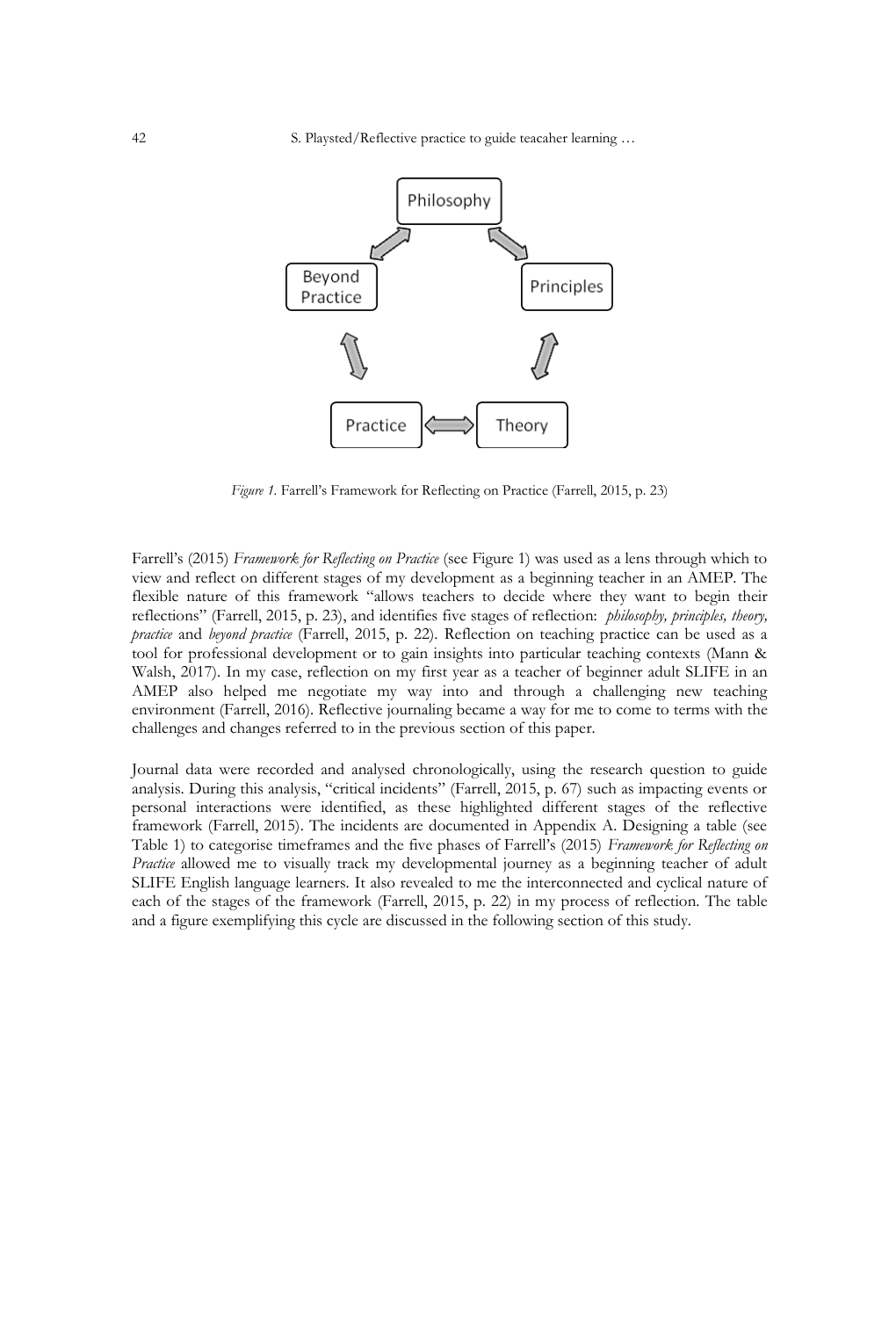| Timeframe                           | Stage of               | Critical Incident                                       |
|-------------------------------------|------------------------|---------------------------------------------------------|
|                                     | Reflection             |                                                         |
| January 2018                        | Philosophy             | Contemplating how and why I teach                       |
| March 2018                          | <b>Beyond Practice</b> | Critical reflection                                     |
|                                     |                        | Influenced by Fasching-Varner and Rodriguez             |
|                                     |                        | Critical pedagogy                                       |
| June 2018                           | Theory                 | Culturally relevant teaching (CRT)                      |
|                                     |                        | Communication with DeCapua                              |
|                                     |                        | Influenced by DeCapua and Marshall's work with SLIFE    |
| $\text{July} - \text{August } 2018$ | Theory                 | Sociocultural theory (SCT) and dialogic teaching        |
| September-December                  | Practice               | Sydney TESOL Colloquium                                 |
| 2018                                |                        | Influenced by Chen's presentation                       |
|                                     |                        | Teaching beginners with a dialogic approach             |
|                                     |                        | Changes in AMEP curricula                               |
| October 2018                        | Philosophy             | Contemplating my contribution<br>teaching<br>the<br>to  |
|                                     |                        | community                                               |
|                                     |                        | ACTA conference                                         |
| March-April 2019                    | Principles             | Break from AMEP teaching                                |
|                                     | <b>Beyond Practice</b> | Reflecting on my assumptions about dialogic teaching as |
|                                     |                        | a 'method'                                              |
|                                     |                        | Understanding SCT as part of CRT                        |
|                                     |                        | Email communication with Hannah and John                |
|                                     |                        | Email communication with DeCapua                        |
|                                     |                        | Preparing paper on intercultural communication          |
| March-May 2019                      | Philosophy             | Contemplating how and why I teach                       |
|                                     |                        | Email communication with John and Hannah                |
|                                     |                        | Reflecting on reflective practice                       |

Table 1 *Application of Farrell's Framework for Reflecting on Practice to Personal Teaching Journey*

#### **Findings and discussion**

*Importance of reflecting on philosophy, theory and beyond practice*

Three stages of reflection, *philosophy*, *theory* and critical reflection (*beyond practice*) (Farrell, 2015) significantly guided my pedagogical decision-making process. My beliefs about these aspects evolved, and I returned to these three stages of reflection in different ways throughout my firstyear teaching journey (see Table 1). My initial experiences of feeling inexperienced and illequipped (see Appendix A) to deal with the complexity of teaching the adult SLIFE learners in my class prompted me to begin reflection in the phases of *philosophy*, *beyond practice* and *theory* throughout my first year of working with these students (see Table 1). The statement: "If my *expectations* [of students from refugee backgrounds] are different, my talk in the classroom will be different" (Playsted, 2019b) reveals the influence of critical reflection (Farrell, 2015) on my thoughts about my actions in the classroom. During this period, a growing awareness of culturally relevant teaching (Playsted, 2019c) and the theme of "the nature of the talk that occur[s] in…classrooms" (Gibbons, 2006, p. 8) also emerged, influencing my decision to explore dialogic teaching theory (Alexander, 2008). The phases of reflecting on philosophy and theory both motivated my initial decision to work with adult SLIFE learners and were also phases I returned to throughout my first-year teaching journey (see Table 1).

It is important for beginning teachers to engage in critical reflection (*beyond practice*) from early in their teaching journeys. Teaching requires "considerably more than accumulating skills and strategies" (Larrivee, 2000, p. 293) and an individual teacher's beliefs form the basis of decisions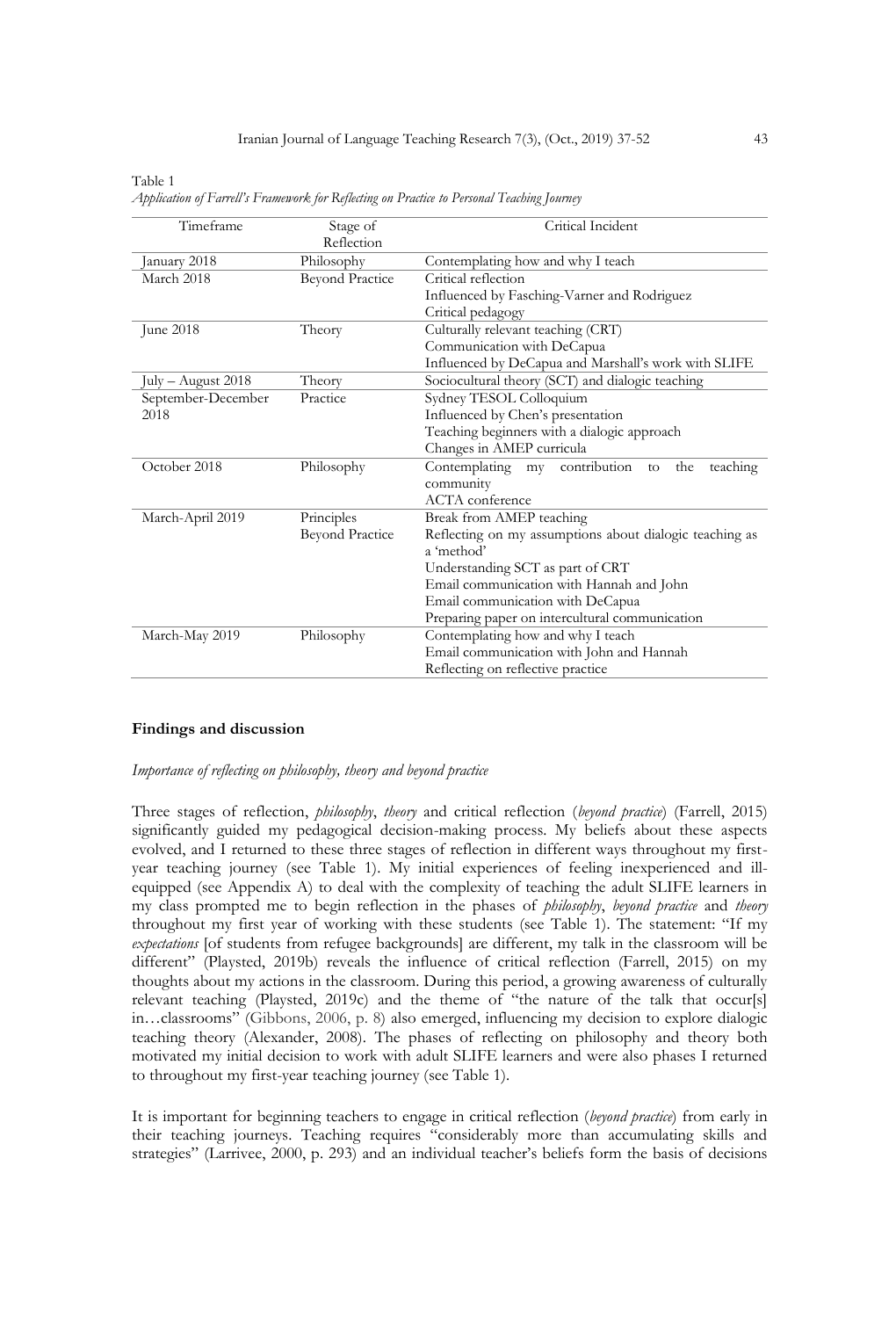made in the classroom (Yost, Sentner & Forlenza-Bailey, 2000). The process of "assessing…beliefs, assumptions, and ways of thinking and doing" (DeCapua, Marshall & Frydland, 2018, p. 32) is essential for teachers whose students from refugee backgrounds are often viewed "as victims or as culturally deprived" (Rodriguez, 2015, p. 113).

#### *Returning to stages of reflection*

The learning process I went through as a beginning teacher was not a chronological, linear process (Burri, 2016; Farrell, 2015), but one of "looping back and forth (or framing and reframing a problem)" (Farrell, 2015, p. 4). This was evident in my return to the phases of contemplating *philosophy* and *theory* (see Figure 2), as I moved through phases of reflecting on my practice and the principles that guided my teaching decisions in the classroom. While I applied a reasonably systematic and chronological approach to journaling my reflections as a beginning teacher (see Appendix A), reasons for changes in cognitions and decisions did not appear to relate to a particular chronological order (see Table 1). The aspect of time which *did* appear to be a significant factor affecting my reflections and decisions about theory and philosophy (see Table 1), was that of time away from teaching in a particular environment (see Table 1).



*Figure 2.* Personal reflective journey mapped to Farrell's *Framework for Reflecting on Practice*

Time "on the job" (Gatbonton, 2008, p. 178) does not necessarily translate into increased teaching expertise. A teacher's learning is marked as much by an understanding of the "processes of cognitive change" (Borg, 2009, p. 168) which they go through, as it is by years of experience. Some time alone for reflection is important for beginning teachers, as it allows them to "gain, or regain, a sense of meaning and purpose in their teaching" (Larrivee, 2000, p. 297). In my case, though changes in my cognitions and decisions about teaching theories did not appear to relate to the passing of time, taking time out to journal experiences helped me to examine the "critical incidents" (Farrell, 2015, p. 47) which were shaping my beliefs and practices (Borg, 2009).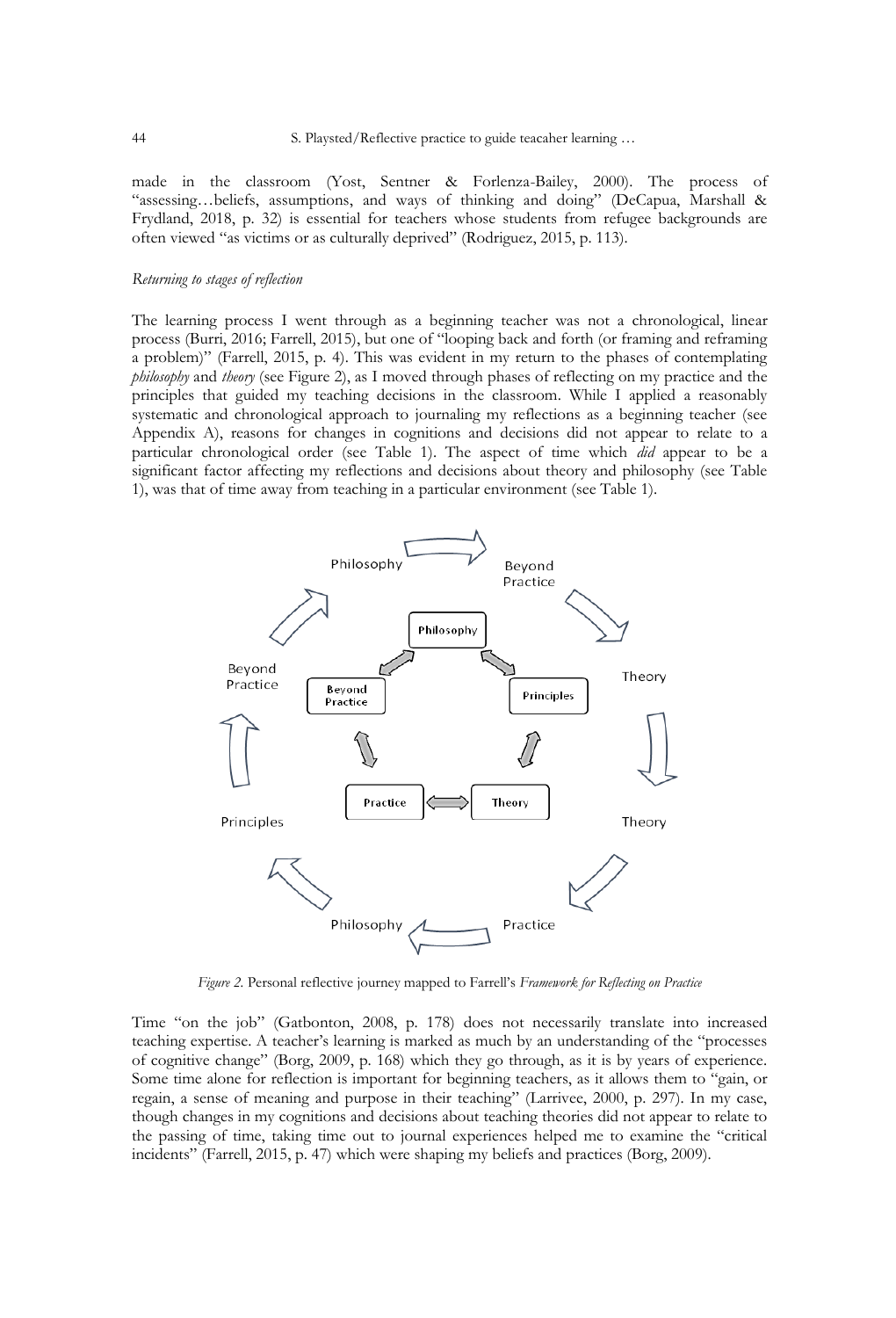#### *Reflection as ongoing practice*

At the time of journaling and preparing a conference paper in 2018 (Playsted, 2018), I had only briefly read Farrell's (2015) work on reflective practice. I was not using reflective journaling to "look at or for 'best practices'" (Farrell & Bennis, 2013, p. 175) at the time, but simply as a way of recording and making sense of my own journey. The exercise of reflecting on my teaching practice through Farrell's (2015) *Framework* has since become one which I see as valuable for ongoing professional learning. Two recent statements exemplify my growing awareness of this, and of an appreciation for this *Framework* (Farrell, 2015) as a lens through which I can understand my journey as a practitioner:

> *"…now that I've looked at my teaching journey through that framework. It was really interesting!" (Personal communication with John, April 2, 2019)*

*"My reflections are more ongoing than just related to my studies" (Journal entry, April 15, 2019).*

While teacher learning may have traditionally been concerned with "improving the effectiveness of…delivery" (Richards, 2008, p. 164), reflective practice through a holistic framework (such as Farrell's *Framework*) takes the process of reflection past practical classroom teaching problems to be 'solved'. Ongoing reflection gives beginning teachers confidence to understand and have input into their own learning journey. For teachers who work in regional areas as I do, opportunities for continuing professional development are few and far between. In these situations, reflecting on pedagogical theories "can be a substitute for absent colleagues" (Farrell, 2015, p. 67).

#### *Mentors are more than 'experts to copy'*

Mentors are essential in "provid[ing] insights to help [beginning teachers] in their journey" (DeCapua, Marshall & Frydland, 2018, p. 21). Interactions with mentors guided my decisionmaking process about teaching approaches and priorities, and changes in my cognitions about teaching (see Appendix A). Pedagogical decisions I made in the classroom during 2018 (see Table 1) were heavily influenced by Chen's (2018) presentation about teaching argumentation to kindergarten-aged children. I saw similarities between the learners she was describing and the adult SLIFE English language learners I was working with (Playsted, 2018b). This influenced decisions about practice and prompted me to reflect on *practice* in a systematic way (see Appendix A).

Mentoring was also evident in my email communication with John and Hannah (see Appendix A) as I discussed historical developments and changes in the AMEP. Change then became a theme which I embraced as enhancing my development as a teacher. This is evident in a recent dialogue with John:

> *Skye: "It's interesting how we talk – me about beginning now and [Hannah] about the history. Made me realise no decisions are neutral or made in a void"*

*John: "It's great to see your thinking evolve" (Personal communication with John, March 26, 2019).*

DeCapua's work and communication (see Appendix A and Table 1) has also had a mentoring influence on my decision-making process. After reading and emailing her about her work with SLIFE in June, 2018 (see Table 1), my thinking moved through an initial phase of philosophical contemplation about culturally relevant teaching, through a phase where I applied theories to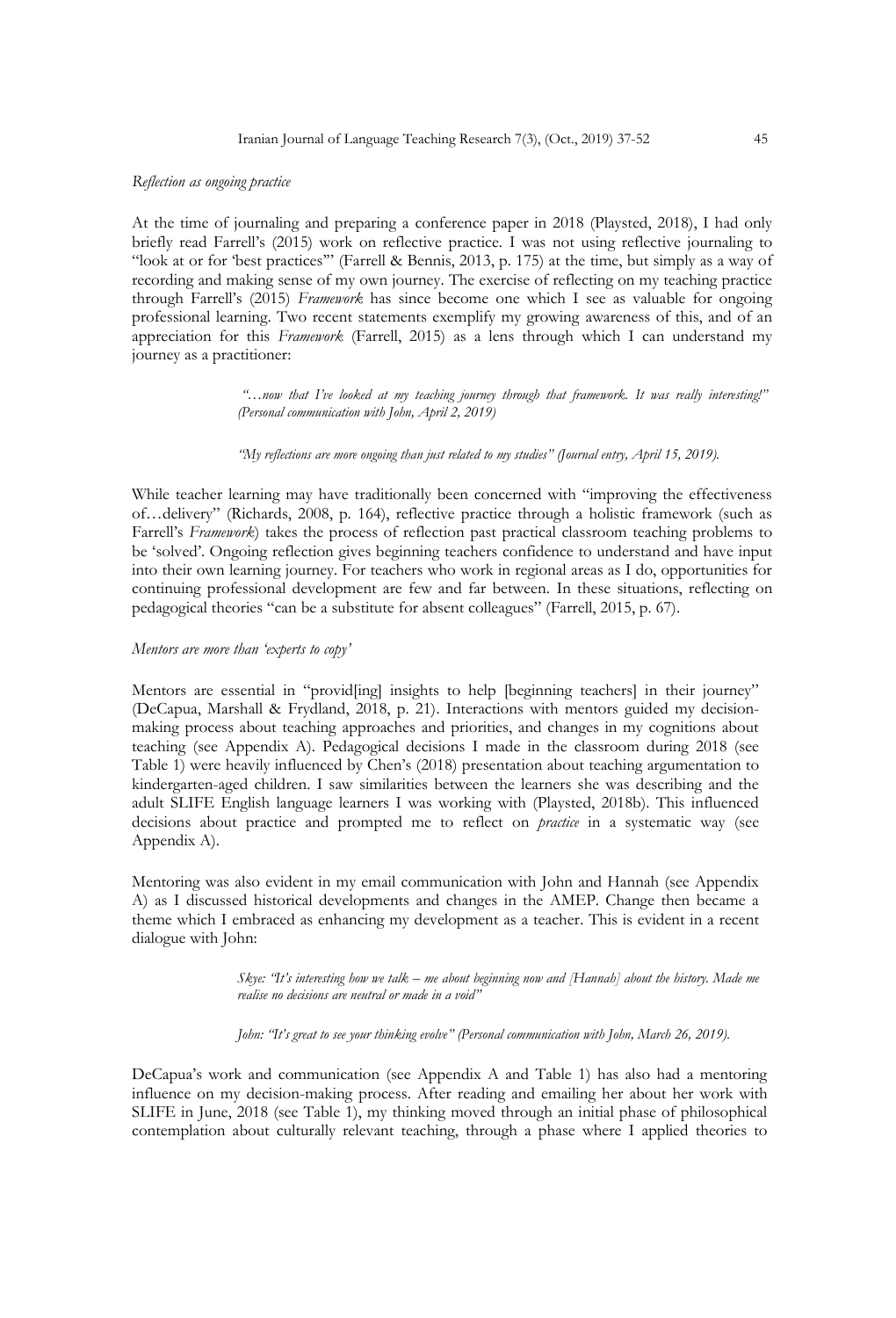practice and returned to a point where I began to see my teaching decisions as part *of*, rather than apart *from,* culturally relevant teaching theory.

Johnson and Golombek (2003) describe teacher learning as a "transformative process" (p. 735), in which "novices do not merely copy experts' capabilities; rather they transform what the experts offer them as they appropriate it" (Lantolf, 2000, p. 17). This process takes time and an ongoing willingness to communicate on the part of mentors. For any beginning teachers, and particularly those of adult SLIFE who have had little explicit training or support to work with this cohort of learners, the initial learning curve in the classroom is steep (Farrell, 2016; McCluskey, 2001). Teacher learning is a "long transformational journey" (DeCapua, Marshall & Frydland, 2018, p. 32), and during the journey interactions with mentors can influence, guide and support teachers who are making decisions and reshaping (Farrell & Kennedy, 2019) ways of thinking. In addition to observing teachers and giving advice about teaching strategies, mentors can provide a 'sounding board' for beginning teachers examining "internal aspects (i.e. the teacher's philosophy, principles, and theory), as well as…external aspects (i.e. the social, cultural, and political settings in which they teach)" (Farrell & Kennedy, 2019, p. 2).

#### **Limitations, implications and future research**

A self-reflective study is limited by its small sample size in terms of how its findings can be generalised, as it only provides a single interpretation of events and reflections. However, it does allow for in-depth and "careful examination of…experiences" (Farrell, 2016, p. 18). Future studies examining experiences of other first year teachers of beginning adult SLIFE, preferred methods of self-reflection and teachers' perceptions of Farrell's *Framework* as a tool for selfreflective practice are needed to broaden the perspectives gained from the present study. Other questions which emerge from this study relate more broadly to teacher cognition in the AMEP (Borg, 2009; Button, 2019). For example, what effect do factors such as teaching background/age/training/prior experience in AMEP have on pedagogical decision-making processes with beginner adult SLIFE?

Teacher education programs may find it useful to include the *beyond practice* (Farrell, 2015) stage of critical reflection for their students (Richards, 2008). To support developing critical reflection among student teachers, these programs could also find it helpful to introduce students to principles of culturally relevant pedagogy applicable to SLIFE (DeCapua & Marshall, 2015). Additionally, connecting graduate TESOL students to mentors in the fields of adult SLIFE English language education (including those in related professional organisations such as TESOL International Association or global professional networks such as Literacy Education and Second Language Learning for Adults)<sup>3</sup> would provide graduates with access to support and advice from early in their careers. Online networks can be helpful for teachers who have limited access to 'on the ground' mentors in their local areas (Richards, 2008). The fostering of strong mentoring relationships should be a priority for beginning teachers and teacher educators.

#### **Conclusion**

In this paper, Farrell's (2015) *Framework for Reflecting on Practice* has been recommended as a flexible, holistic framework which teachers of beginner adult SLIFE English language learners can use to reflect on how their beliefs about *philosophy, principles, practice* and *beyond practice* (critical reflection) interact with and guide pedagogical decisions. The need for mentors whose interactions mediate first year teachers' developing awareness of their beliefs and decisions about teaching has been highlighted. Self-reflection has been advocated as a means of professional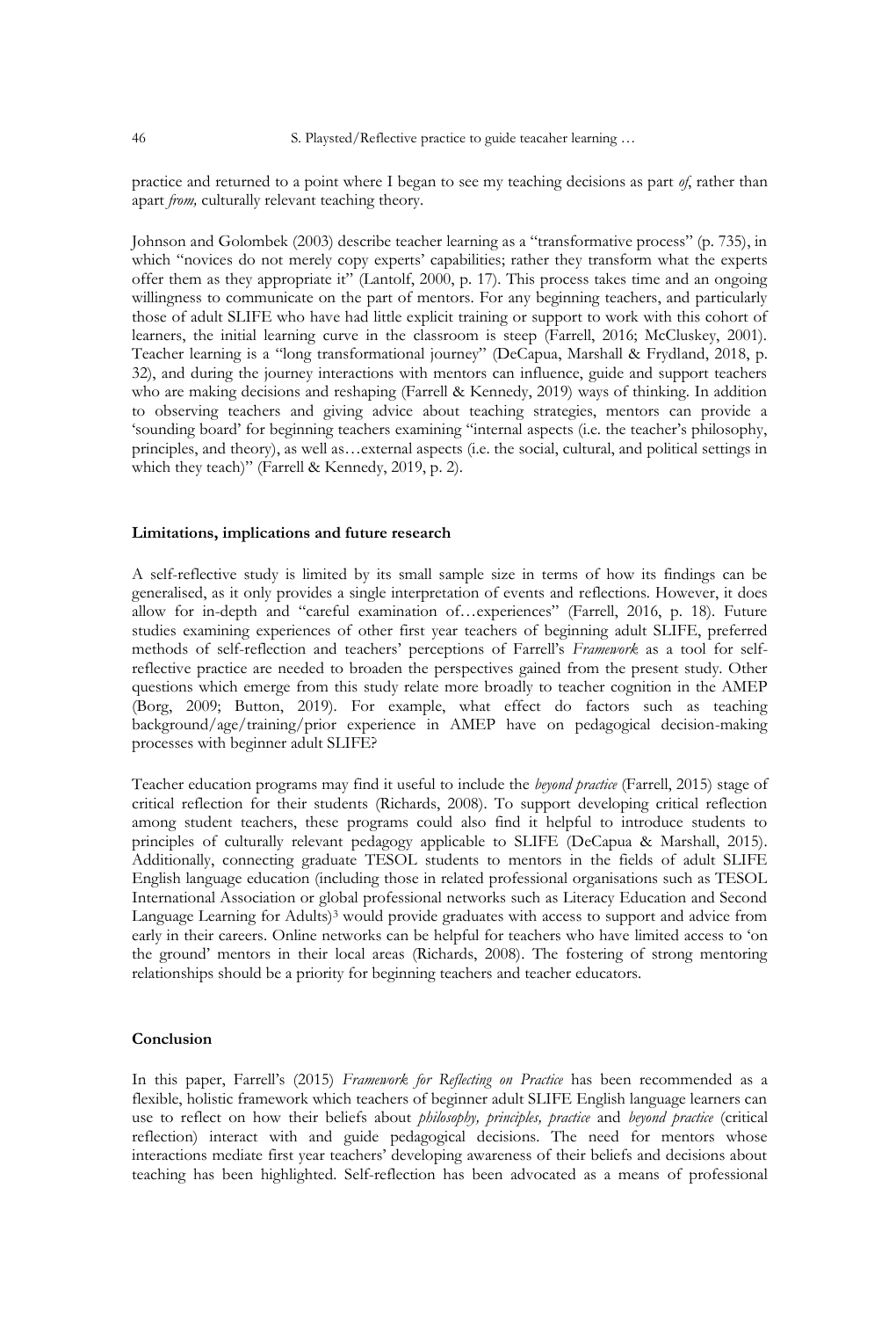learning essential for teachers in the area of beginner adult EAL education, which lacks the research, training and resources well-established in other areas of TESOL education. Ongoing reflective practice is recommended as useful for graduate students in TESOL teacher education programs and new teachers working in the "complex, challenging but ultimately rewarding field" (Ollerhead, 2012a, p. 80) of beginner adult EAL education.

#### **References**

Adult Migrant English Service. (2013). *Certificate in spoken and written English*. Sydney,Australia: NSW AMES.

Alexander, R. (2008). *Towards dialogic teaching* (4th ed). New York: Dialogos.

Australian Government Department of Education and Training. (2018). *Adult migrant English program* [Fact sheet] Retrieved from [https://docs.education.gov.au/system/files/doc/other/amep\\_factsheet\\_-](https://docs.education.gov.au/system/files/doc/other/amep_factsheet_-_updated_31_july_2018.pdf) [\\_updated\\_31\\_july\\_2018.pdf](https://docs.education.gov.au/system/files/doc/other/amep_factsheet_-_updated_31_july_2018.pdf)

- Bigelow, M., & Vinogradov. P. (2011). Teaching adult second language learners who are emergent readers. *Annual Review of Applied Linguistics, 31*, 120- 136. doi: <https://doi.org/10.1017/S0267190511000109>
- Borg, S. (2009). Language teacher cognition. In A. Burns & J. Richards (Eds.), *Cambridge guide to second language teacher education* (pp. 163-171). New York, NY: Cambridge University Press.
- Bryant, K. (1995). *Certificates in spoken and written English I & II.* Sydney, Australia: NSW Adult Migrant English Service.
- Burns, A. (1996). Starting all over again: From teaching adults to teaching beginners. In D. Freeman & J. C. Richards (Eds.), *Teacher learning in language teaching* (pp. 154-177). New York, NY: Cambridge University Press.
- Burns, A., & de Silva Joyce, H. (2007). Adult ESL programs in Australia. *Prospect, 22*(3), 5-17.
- Burri, M. (2017). Making sense of theory: A doctoral student's narrative of conceptualizing a theoretical framework. *BC Teal Journal, 2*(1), 25-35.
- Button, J. (2019). *Australia's English problem: How to renew our once celebrated adult migrant English program.* Retrieved from [http://scanloninstitute.org.au/static/narrative\\_booklet\\_3.025d4a21.pdf](http://scanloninstitute.org.au/static/narrative_booklet_3.025d4a21.pdf)
- Chen, H. (2018) *Investigating the teaching of argumentative writing in culturally diverse contexts.* Paper presented at the 13th University of Sydney TESOL Research Network Colloquium, September 2018. Sydney, Australia.
- Clandinin, D. J. (2006). Narrative inquiry: A methodology for studying lived experience. *Research Studies in Music Education*, *27*(1), 44-54.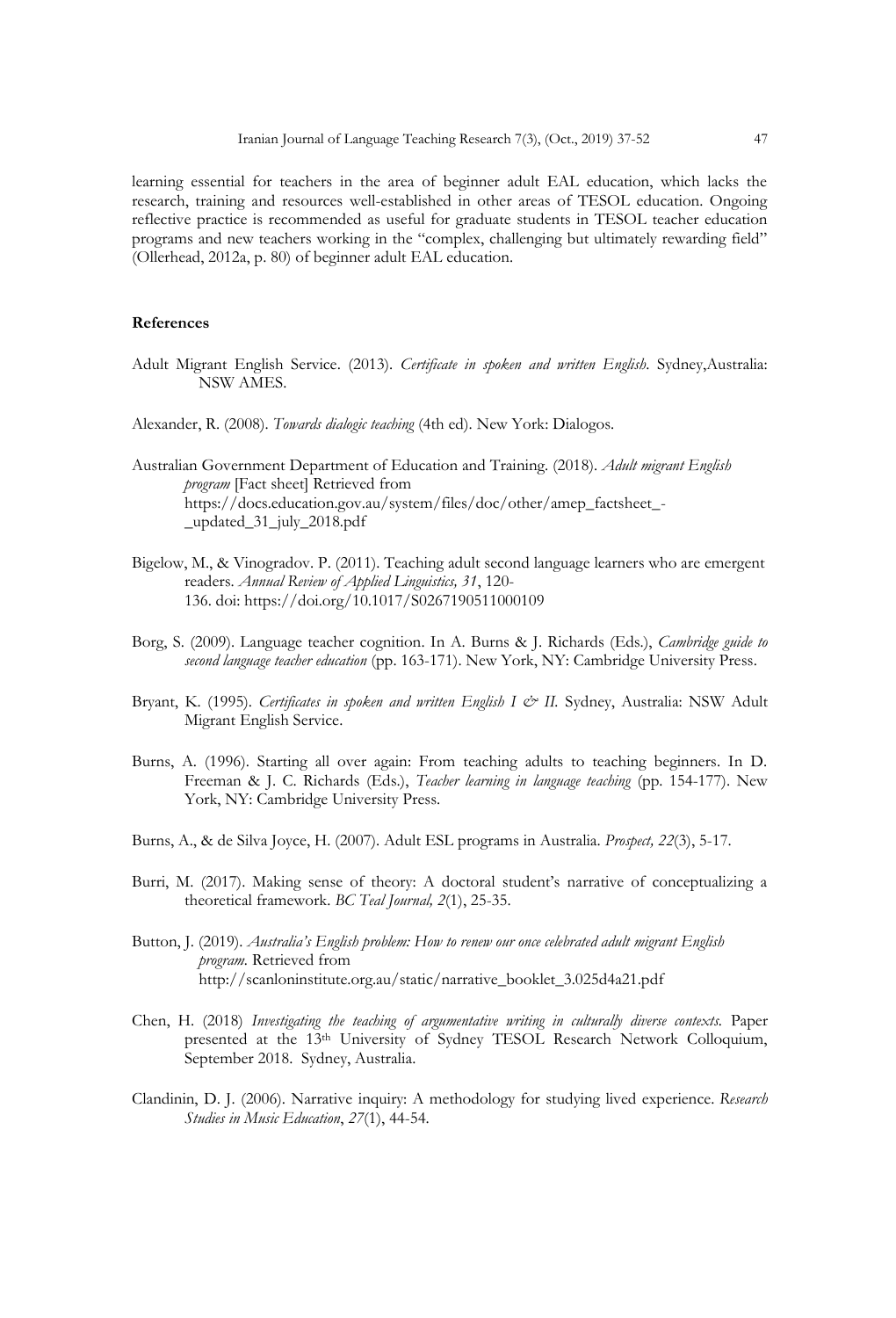- Colliander, H., Ahn, S. E., & Andersson, P. (2018). Actions and conceptions: Exploring initial literacy teaching practice for adults. *Journal of Language, Identity & Education, 17*(5), 306-319.
- Commonwealth of Australia. (2017). *Australian core skills framework: Pre-level 1*. Sydney, Australia: Department of Education and Training.
- Creagh, S. (2014). National standardised testing and the diluting of English as a second language (ESL) in Australia. *English Teaching: Practice and Critique, 13*(1), 24-38.
- Creswell, J. W. (2014) *Research design: Qualitative, quantitative, and mixed methods approaches*. (4th Ed.). Thousand Oaks, CA: Sage.
- Dallimore, C. (2018). Improving adult migrant English program (AMEP) outcomes for the Afghan community in South Australia. *International Journal of Training Research*, *16*(2), 182- 191.
- DeCapua, A., Smathers, W., & Tang, F. (2009). *Students with limited or interrupted schooling: A guide for educators*. Ann Arbor, MI: University of Michigan Press.
- DeCapua, A., & Marshall, H. (2015). Reframing the conversation about students with limited or interrupted formal education: From achievement gap to cultural dissonance. *NASSP Bulletin, 99*(4), 356-370.
- DeCapua, A., Marshall, H. W., & Frydland, N. (2018) The transformational learning journey of a novice ESL teacher of low-literate adults. *Journal of Transformative Education, 16*(1), 17-38.
- Dooley, K. T., & Thangaperumal, P. (2011). Pedagogy and participation: Literacy education for low-literate refugee students of African origin in a western school system. *Language and Education, 25*(5), 385-397.
- Farrell, T. S. C. (2013). Critical incident analysis through narrative reflective practice: A case study. *Iranian Journal of Language Teaching Research, 1*(1), 79-89.
- Farrell, T. S. C. (2015). *Promoting teacher reflection in second language education: A framework for TESOL professionals.* New York, NY: Routledge.
- Farrell, T. S. C. (2016). Surviving the transition shock in the first year of teaching through reflective practice. *System, 61*, 12-19.
- Farrell, T. S. C., & Bennis, K. (2013). Reflecting on ESL teacher beliefs and classroom practices: A case study. *RELC Journal, 44*(2), 163-176. doi: 10.1177/0033688213488463
- Farrell, T. S. C., & Kennedy, B. (2019). Reflective practice framework for TESOL teachers: One teacher's reflective journey. *Reflective Practice, 20*(1), 1-12.
- Fasching-Varner, K. J. (2012). *Working through whiteness: Examining white racial identity and profession with pre-service teachers.* Plymouth, UK: Lexington Books.
- Freeman, D. (1996). Redefining research and what teachers know. In K. M. Bailey & D. Nunan, (Eds.), *Voices from the language classroom* (pp. 88-115). New York, NY: Cambridge University Press.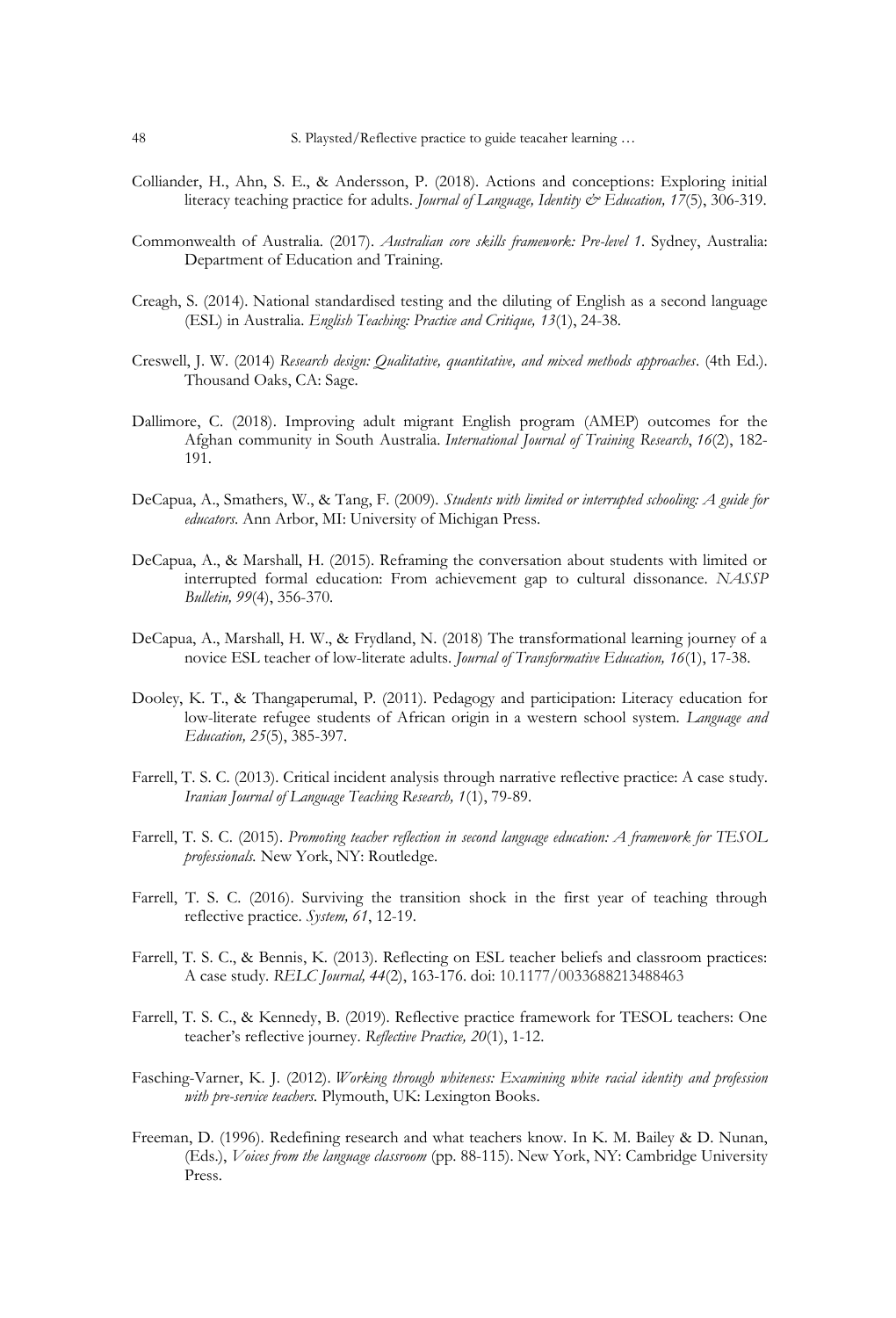- Gatbonton, E. (2008). Looking beyond teachers' classroom behaviour: Novice and experienced ESL teachers' pedagogical knowledge. *Language Teaching Research, 12*(2), 161-182.
- Gibbons, P. (2006). *Bridging discourses in the ESL classroom.* London, UK: Continuum.
- Halliday, M.A.K. (1985). *Language, context and text: Aspects of language in a social semiotic perspective*. Geelong, Australia: Deakin University Press.
- Johnson, K. E., & Golombek, P. R. (2003). "Seeing" teacher learning. *TESOL Quarterly, 37*(4), 729-737.
- Lantolf, J. P. (2000). Introducing sociocultural theory. In J. P. Lantolf. *Sociocultural Theory and Second Language Learning* (pp. 1-26). New York: Oxford University Press.
- Larrivee, B. (2000). Transforming teacher practice: Becoming the critically reflective teacher. *Reflective Practice, 1*(3), 293-307.
- Literacy Education and Second Language Learning for Adults. (2019). *Literacy education and second language learning for adults.* Retrieved fro[m https://www.leslla.org](https://www.leslla.org/)
- Macquarie University. (2016). *AMEP research centre*. Retrieved from [http://www.ameprc.mq.edu.au](http://www.ameprc.mq.edu.au/)
- Mann, S., and Walsh, S. (2017). *Reflective practice in English language teaching: Research-based principles and practices.* New York, NY: Routledge.
- McCluskey, C. (2001). Professional development to work with low-educated adult ESL learners: Searching beyond the program. *The CATESOL Journal, 23*(1), 56-64.
- Moore, H. (1996). Why has competency based training become the solution? *Prospect, 11*(2), 1-25.
- Naidoo, L., Wilkinson, J., Adoniou, M., & Langat, K. (2018). *Refugee background students transitioning into higher education: Navigating complex spaces*. Singapore: Springer.
- Ollerhead, S. (2012a). Checkmate or stalemate? Teacher and learner positioning in the adult ESL literacy classroom. *TESOL in Context, 3*, 1-13.
- Ollerhead, S. (2012b). Passivity or potential? Teacher responses to learner identity in the low-level adult ESL literacy classroom. *Literacy and Numeracy Studies, 20*(1), 63-83.
- Playsted, S. (2018a). *Self-reflective journal, 2018-2019.* Toowoomba, Australia: Author.
- Playsted, S. (2018b). *[Towards a more dialogic approach with a class of young adult refugee-background learners](https://www.slideshare.net/SkyePlaysted/towards-a-more-dialogic-approach-with-a-class-of-young-adult-refugee-learners-in-an-adult-migrant-english-program)  [in an Adult Migrant English Program.](https://www.slideshare.net/SkyePlaysted/towards-a-more-dialogic-approach-with-a-class-of-young-adult-refugee-learners-in-an-adult-migrant-english-program)* Paper presented at the ALAA Conference, Wollongong, NSW.
- Playsted, S. (2019a). Learning to teach with adult refugee-background learners [Web log post]. Retrieved from [https://skyeplaystedtesol.wordpress.com/2019/05/19/learning-to-teach](https://skyeplaystedtesol.wordpress.com/2019/05/19/learning-to-teach-with-refugee-background-adult-learners/)[with-refugee-background-adult-learners/](https://skyeplaystedtesol.wordpress.com/2019/05/19/learning-to-teach-with-refugee-background-adult-learners/)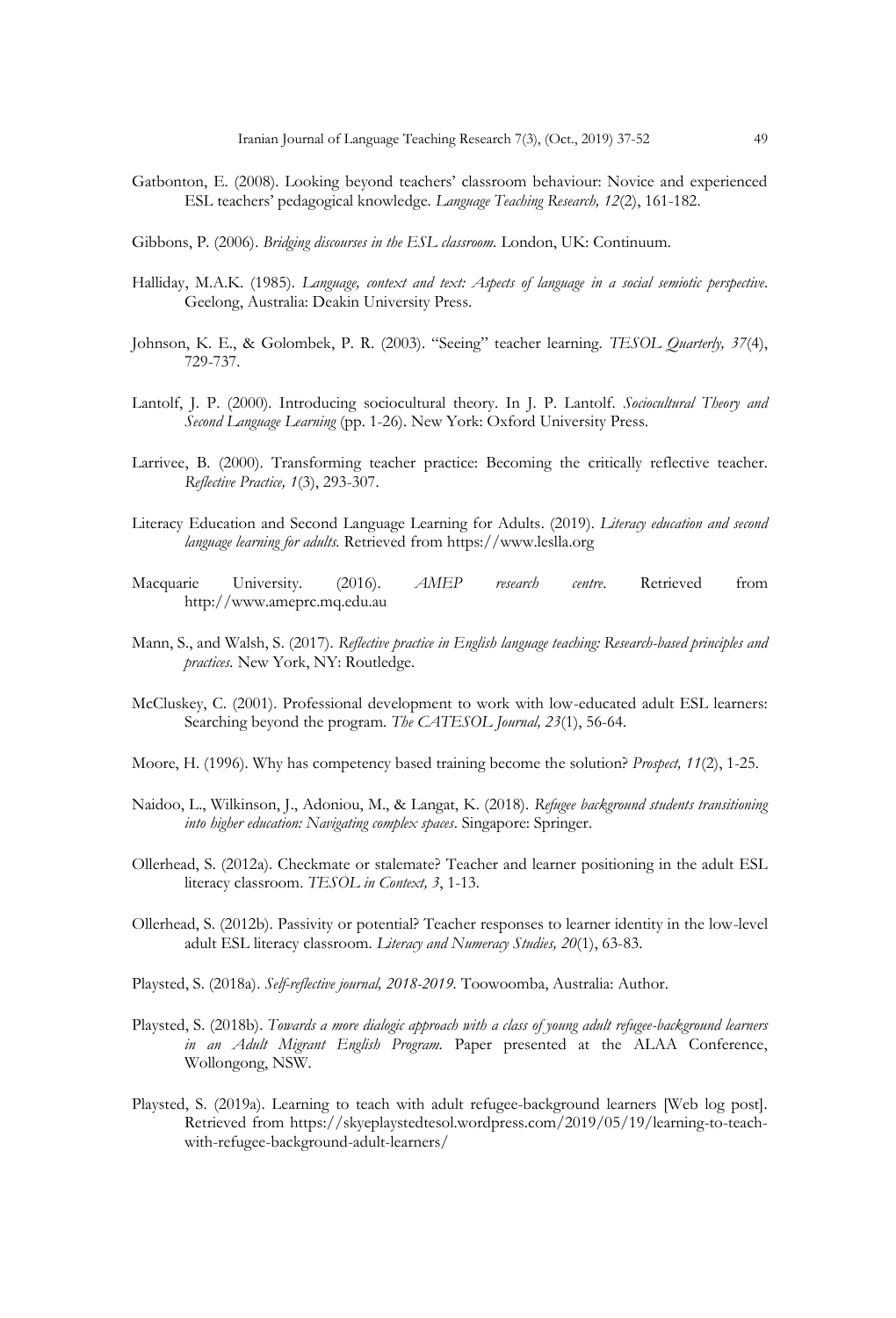- Playsted, S. (2019b). Critical Reflection [Web log post]. Retrieved from <https://skyeplaystedtesol.wordpress.com/2019/05/19/critical-reflection/>
- Ramsay, G., & Baker, S. (2019). Higher education and students from refugee backgrounds: A meta-scoping study. *Refugee Survey Quarterly, 0*, 1-28.
- Richards, J. C. (2008). Second language teacher education today. *RELC Journal: A Journal of Language Teaching and Research in Southeast Asia, 39*(2), 158-177.
- Rodriguez, S. (2015). The dangers of compassion: The positioning of refugee students in policy and education research and implications for teacher education. *Knowledge Cultures, 3*(2), 112-126.
- TESOL International Association. (2019). *TESOL international association.* Retrieved from [https://www.tesol.org](https://www.tesol.org/)
- United Nations High Commissioner for Refugees. (2019). *The UN refugee agency population statistics*. Retrieved April 1, 2019, from [http://popstats.unhcr.org/en/resettlement](http://popstats.unhcr.org/en/resettlement.)
- Windle, J., & Miller, J. (2012). Approaches to teaching low literacy refugee-background students. *Australian Journal of Language and Literacy*, *35*(3), 3117-3333.
- Yazdanpah, L. K. (2015). A quantitative investigation of ESL teacher knowledge in Australian adult education. *TESL-EJ, 18*(4), 1-23.
- Yost, D. S., Sentner, S. M., & Forlenza-Bailey, A. (2000). An examination of the construct of critical reflection: Implications for teacher education programming in the 21st century. *Journal of Teacher Education*, *51*(1), 39-49. doi: 10.1177/002248710005100105

#### **Acknowledgements**

Thanks to Mike Burri, Helen Moore and Honglin Chen for taking time to discuss issues of TESOL pedagogy and practice with me. Thanks also to Mark Fraser, Tom Farrell and the anonymous reviewers for their helpful feedback on earlier drafts of this paper.

**Skye Playsted** teaches in academic English and adult migrant English programs in Australia. Her research interests include reflective practice, pronunciation teaching, beginner adult EAL education, refugee-background learners and intercultural communication. Skye is completing her M Ed TESOL through the University of Wollongong, NSW, Australia.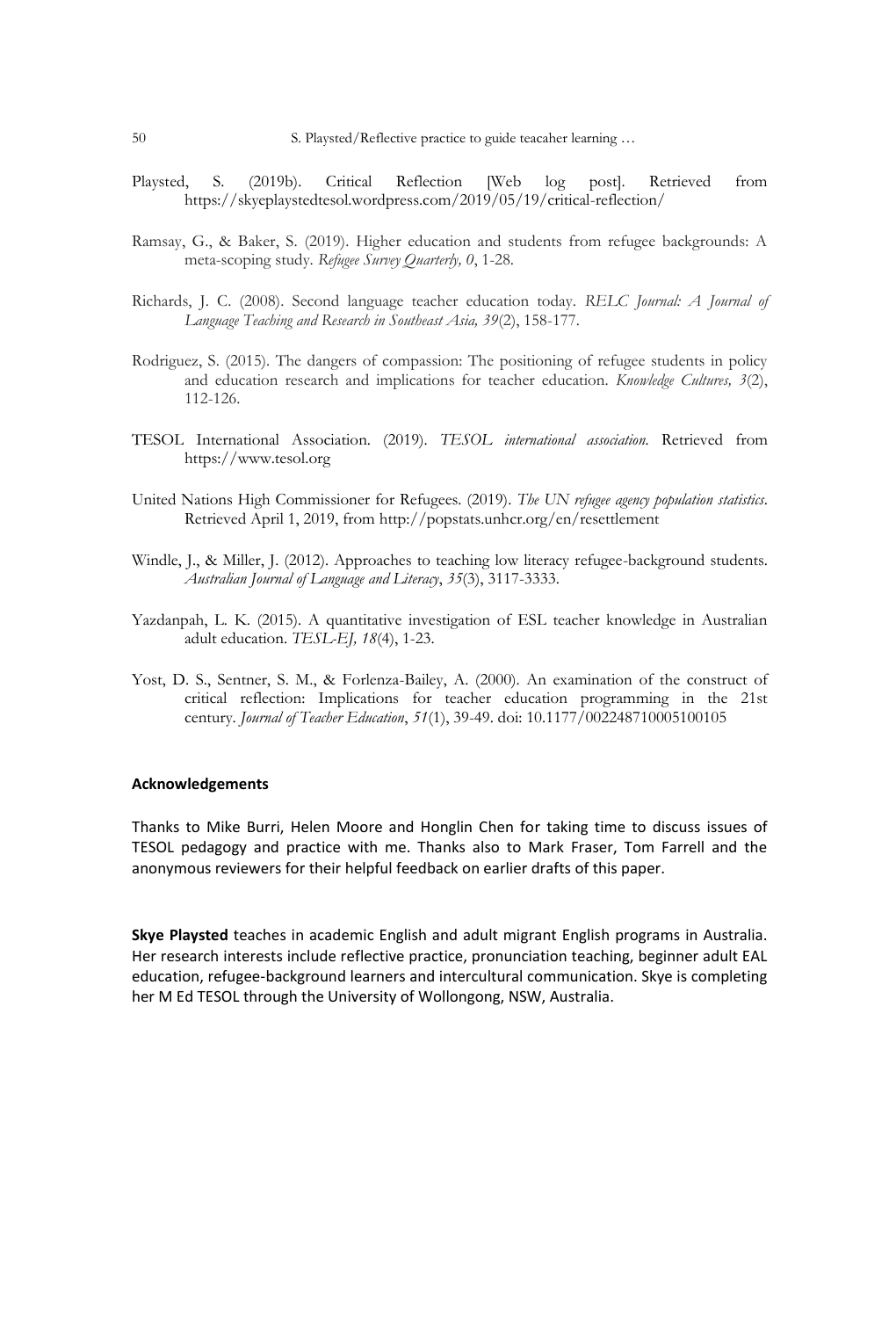#### **<sup>1</sup>APPENDIX A – Critical Incidents in my first year teaching journey**

1. Jan 2018 – influenced by working with refugee learners

"Most of the time, I feel inadequate and ill-equipped to deal with the complexities of this sort of teaching…in spite of my own feelings of inadequacy, I know I have something to give as well as something to learn...I feel I have reached a high point in my teaching career (Blog entry, January 29, 2018).

2. Mar 2018 – influenced by Fasching-Varner and Rodriguez

"How, when and why did the refugee become a problem?" If we are labelling refugees as 'victims', our expectations of them may be lower than our expectations of white students. If my expectations are different, my *talk* in the classroom will be different" (Blog entry, March 27, 2018).

- 3. June 2018 influenced by DeCapua and Marshall's work and LESLLA, Frydland article valuing beginner learners' background knowledge and experience, understanding more about *culturally relevant teaching*.
- 4. July and August 2018 influenced by TESOL studies, SCT and dialogic teaching

"I began to focus on structuring my questions to increase students' participation in the classroom dialogue" (Journal entry, July 31, 2018). "We can have *curriculum changes*, but this doesn't always mean a paradigm change for our teaching…Dialogic teaching as an approach has *changed* how I think about teaching…how I have a different framework that underpins how I approach lesson planning and what happens in the classroom" (Journal entry, August 1, 2018).

e) September – December 2018 – influenced by Sydney TESOL colloquium and dialogic teaching with kindergarten children and Chen (Playsted, 2018b). Applying this and reflecting systematically to see what was happening in the classroom with Youth class.

> "I began to focus on structuring my questions to increase students' participation in the classroom dialogue" (Journal entry, July 31, 2018).

> "We can have curriculum changes, but this doesn't always mean a paradigm change for our teaching…Dialogic teaching as an approach has changed how I think about teaching…how I have a different framework that underpins how I approach lesson planning and what happens in the classroom" (Journal entry, August 1, 2018).

- f) October 2018 Influenced by ACTA Conference, QATESOL and feeling part of a teaching community (Conference report, October 2018) A feeling that I wanted to give something back to this community. Communication with DeCapua – culturally relevant teaching
- g) March 2019 April 2019 break from AMEP teaching, further reflection on SCT, culturally relevant teaching and intercultural communication.
- h) March 2019 May 2019 influenced by discussions with Hannah and John, understanding historical development of AMEP, further reading on Farrell's reflective practice through preparing for research project:

S: "It's interesting how *we talk* – me about beginning now and [she] about the history. Made me realise no *decisions* are neutral or made in a void"

J: "It's great to see *your thinking evolve*" (Personal communication with John, March 26, 2019).

"My reflections are more ongoing than just related to my studies" (Journal entry, April 15, 2019).